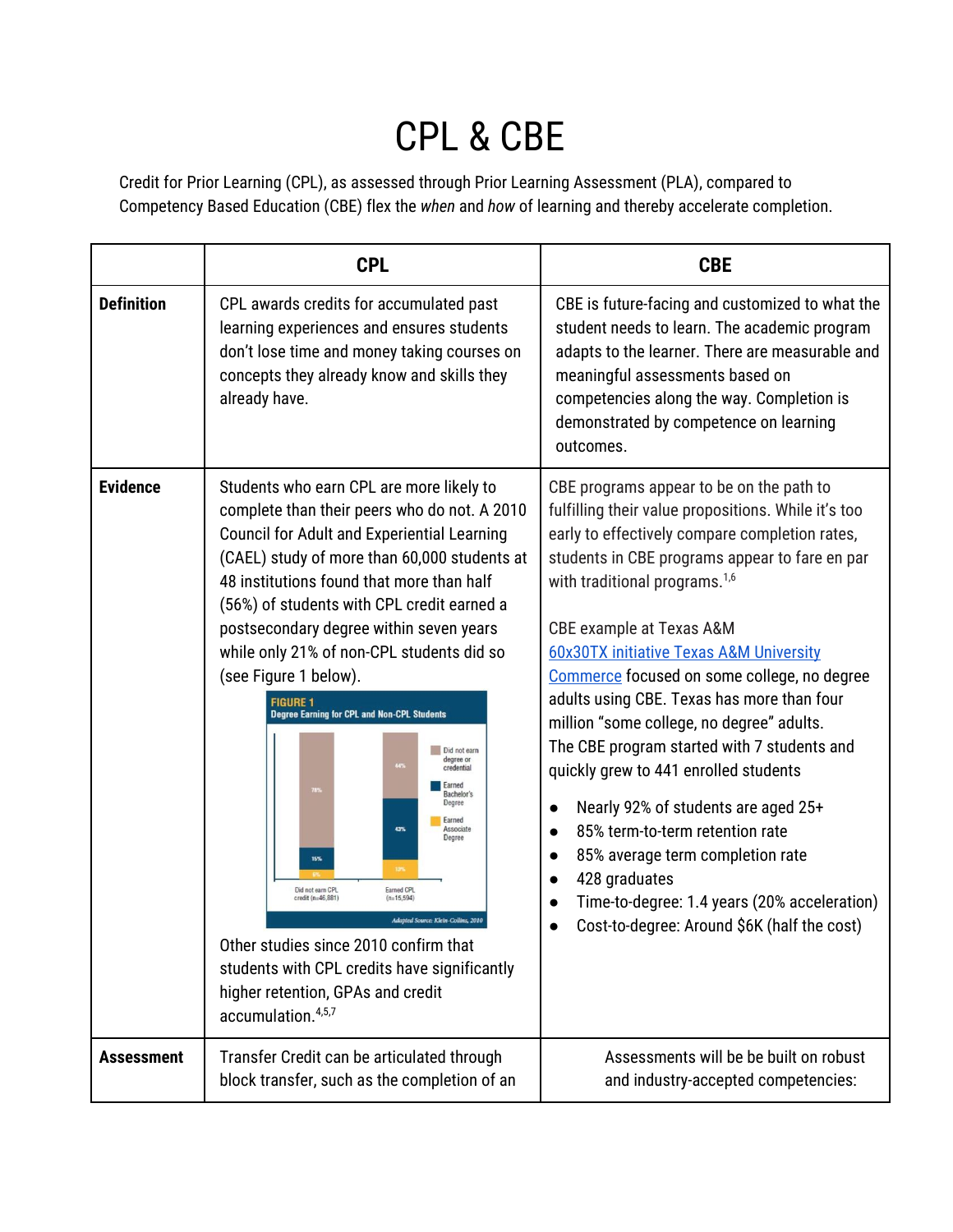|                                                                               | associate degree from another accredited<br>campus, course to course, specific to elective<br>course, or military transfer credit.<br>Proficiency Credit is demonstrated through<br>many types of prior learning assessments to<br>include such methods as individual<br>performance assessments, challenge tests,<br>program evaluations, workplace credit,<br>advanced placement, College-Level<br>Examination Program (CLEP), portfolio review<br>etc. | Competencies are at a higher<br>categorical level than learning<br>outcomes.<br>Competencies are assessed at<br>different levels than outcomes.<br>Competencies are more<br>objectively measurable than<br>outcomes. They are<br>demonstrated.<br>CBE allows assessment of<br><i>mastery</i> (not grades) - what the<br>learner knows and how they<br>demonstrate proficiency of<br>knowledge through projects.<br>There will be a system for mapping these<br>competencies to courses, learning<br>outcomes, and assessments.<br>The assessments will be secure<br>a.<br>and reliable.<br>b. External stakeholders will<br>regularly evaluate the<br>competencies to ensure<br>currency.<br>c. Faculty must develop the<br>assessments and supporting<br>curriculum. |
|-------------------------------------------------------------------------------|-----------------------------------------------------------------------------------------------------------------------------------------------------------------------------------------------------------------------------------------------------------------------------------------------------------------------------------------------------------------------------------------------------------------------------------------------------------|-----------------------------------------------------------------------------------------------------------------------------------------------------------------------------------------------------------------------------------------------------------------------------------------------------------------------------------------------------------------------------------------------------------------------------------------------------------------------------------------------------------------------------------------------------------------------------------------------------------------------------------------------------------------------------------------------------------------------------------------------------------------------|
| <b>Challenges in</b><br><b>Delivering</b><br>within the<br><b>USHE System</b> | Transfer credit recognition between<br>institutions if PLA is evidenced on the<br>transcript as something different than a grade.                                                                                                                                                                                                                                                                                                                         | Major investment in dedicated learning<br>$\bullet$<br>management and student information<br>systems<br>Rolling admission is a hallmark therefore<br>$\bullet$<br>faculty who work on 12-month calendar<br>Faculty role redefined as coach<br>$\bullet$<br>Complete curriculum redesign based on<br>competencies rather than seat time<br>Assessments are critical<br>$\bullet$                                                                                                                                                                                                                                                                                                                                                                                       |